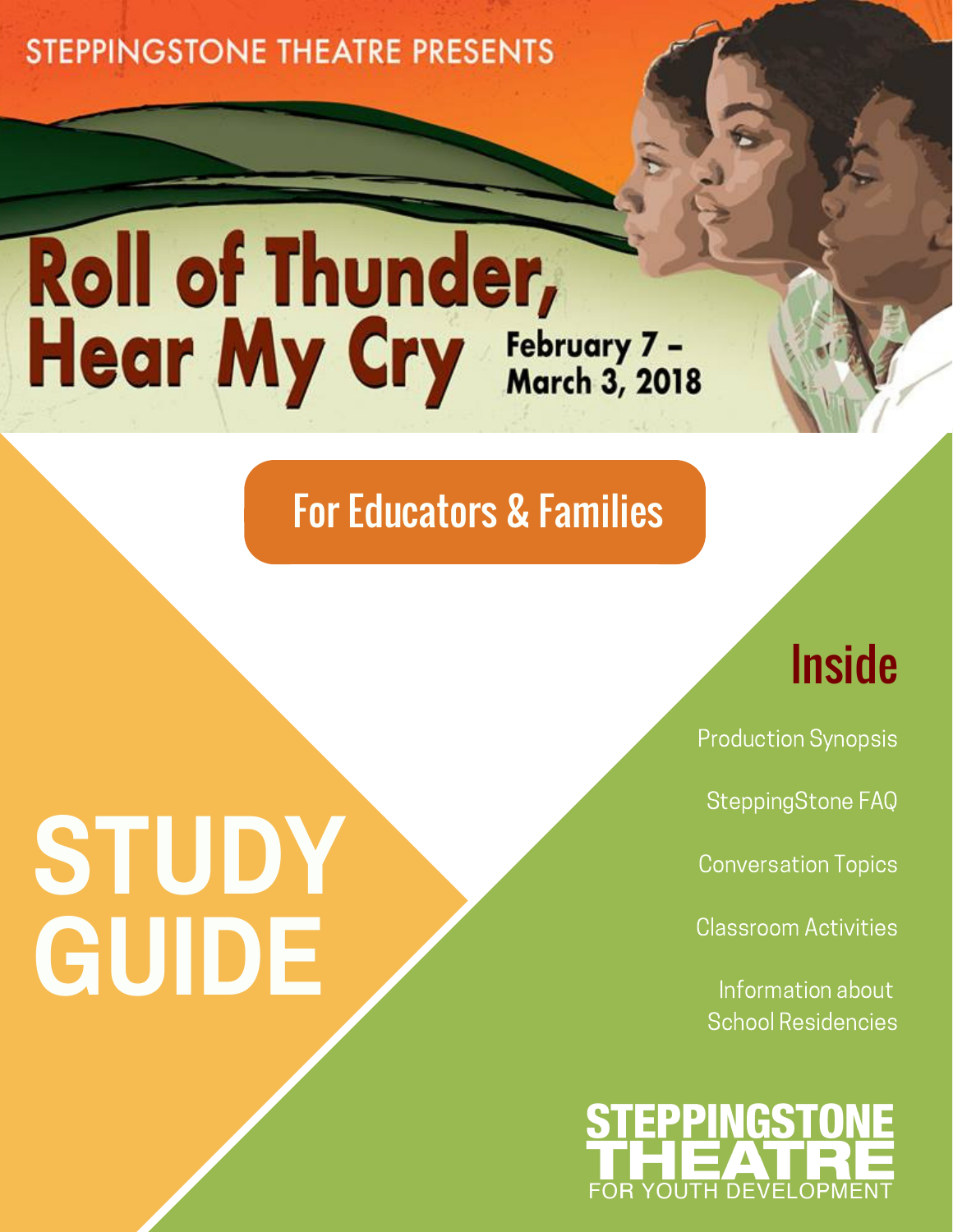# Dear Educators & Parents,

The power of storytelling resonates loudly within our world. In all cultures, stories are timeless links to tradition. They bring us to the core of experience, they connect us. They are how we draw meaning out of life.

Psychologist, Dr.Pamela B.Rutledge, says it best: "Stories are how we explain how things work, how we make and justify our decisions, how we persuade others, how we understand our place in the world, create our identities and teach social values."

Steppingstone Theatre is proud to present Mildred D. Taylor's compelling work, **Roll of Thunder,** Hear My Cry, the story of the Logan family navigating through the tumultuous South during the Great Depression.

**This is a particularly difficult story to tell.** The hate and ugliness present in the language and environment of the play can be hard to process. However, that presents even more urgency to tell this story. We're at the crossroads in our history where our past meets our present. Between the divide of our country, both with our morals and where we stand, it is important to refocus our intentions and morality while remembering how little has changed and how much farther we must go as a people.

This study guide is meant to assist you in facilitating the difficult conversations that will be prompted by our play. It includes pre-show and post-show discussion points and activities to engage your students in necessary conversation, as well as tools to assist in creating the safe space necessary to have those conversations.

#### Today, we are all a part of the Logan family.

**Kory Laquess Pullam - Director Emily Villano** - Assistant Director

# On Language

**Language is powerful.** Charged with emotion it can be used as a weapon. Words used as part of brutal attacks on black people in the 1930s, to capture the struggle of this era, are help prompt discussion with young people about the power of language in our lives today.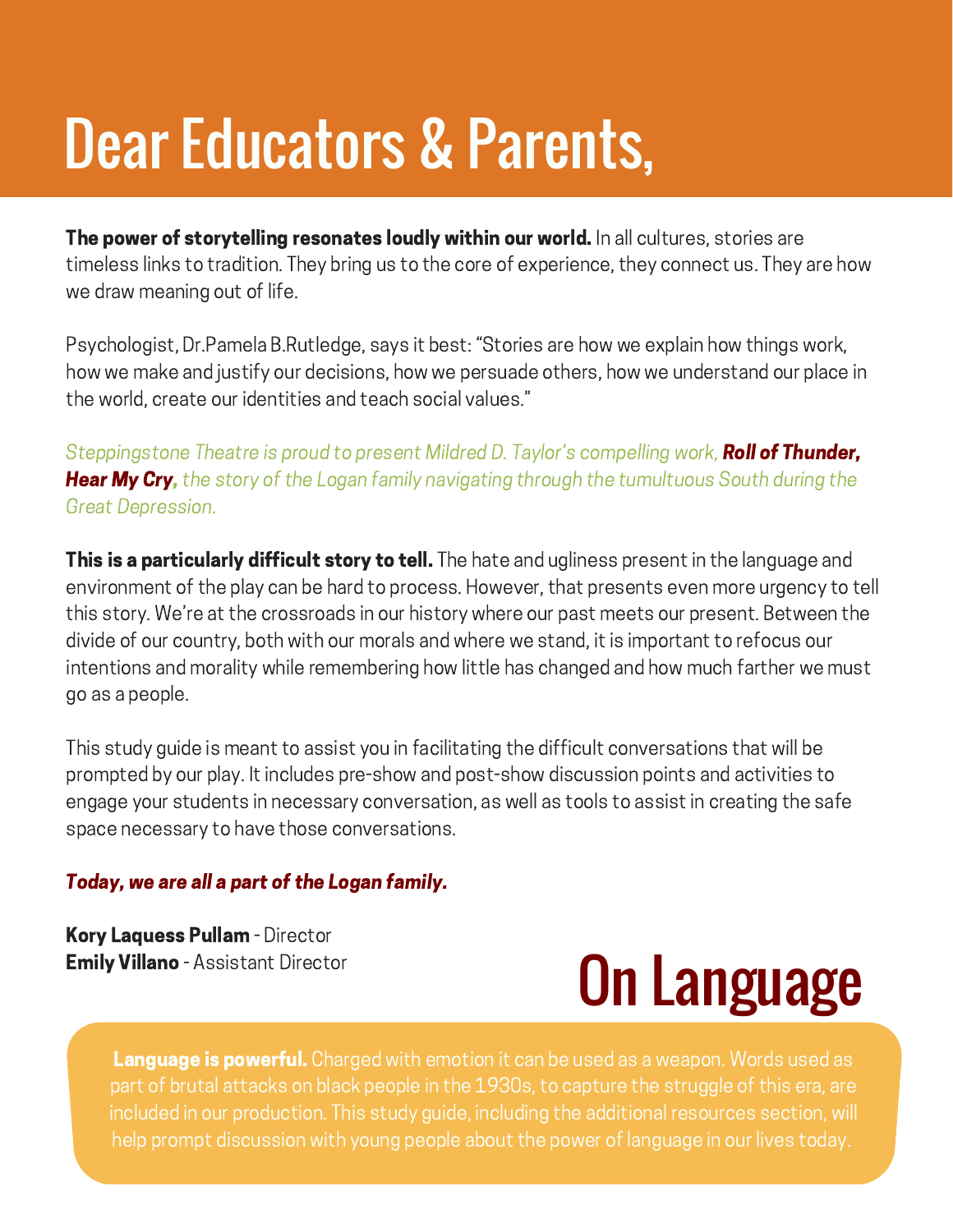### PRODUCTION SYNOPSIS

Set in Mississippi at the height of the Great Depression in the Jim Crow South, this is the story of one family's struggle to maintain their integrity, pride, and independence in the face of racism and social injustice. And it is also Cassie's story— Cassie Logan, an independent girl who discovers that the world was not what she expected as she learns to draw strength from her own sense of dignity and self-respect. The land is all-important to the Logan family. But it takes awhile for Cassie and her brothers to understand just how lucky they are to have it. Having land gives the Logan children an emotional foundation as they begin to notice the difference between how white children and black children are treated. Like how textbooks are only issued to black children — labeled "nigra" in the book's inside cover — after they've been thoroughly used by white children. And it takes injustices such as these, and a turbulent year of intense racial prejudice, of night riders and burnings, to show Cassie just how important owning their own land is. Winner of the 1977 Newbery Medal and nominated for the National Book Award, the story is culled from author Mildred Taylor's own family's life. It not only stands as an important addition to the cumulative record of the African-American experience, but crafted with astonishing verisimilitude, it stands as an important contribution to young adult literature as well.

#### Roll of Thunder, Hear My Cry is recommended for Grades 3 and up **Run time:** 110 minutes including one 15-minute intermission

# Welcome to SST

Where is SteppingStone? All SteppingStone performances will be presented at our theatre: 55 Victoria St. North, Saint Paul, MN 55104 This is two blocks north of Summit Ave at Holly (just north of Mitchell Hamline College of Law).

When should we arrive? Please allow plenty of time to unload your buses or vans, and park. We recommend that you arrive at the theatre 30-minutes before show time.

Where do we park? Bus drivers may park and stay with their bus along Concordia (frontage road south of I-94). Busses may not park in front of the building, block the alley, or park along Portland headed westbound, as this is a fire lane. Paid parking for cars and vans is available at the Victoria Crossing Ramp (corner of Victoria and Grand Ave.) There are two handicap accessible parking spaces in our employee lot near the north entrance. Additional unmetered parking is available along the streets surrounding the theatre. Please respect posted parking restrictions.

Seating for people with special needs: If you have accessible seating requirements and did not indicate your need when you ordered your tickets, please call our Front of House and Volunteer Manager, at (651) 225-9265. Our knowledge of your needs will enable us to serve you better upon your arrival to the theater.

#### SteppingStone Policies

- The use of recording equipment and cameras are not permitted during the performance.
- Food, drink, candy and gum are not permitted in the theatre.
- Should anyone become ill, suffer an injury, or have another problem, please escort him or her out of the theater space.

How can I prepare for my visit to the theatre? Discuss audience behavior expectations with students before you attend the performance. Use this study guide to prepare content-specific questions. At a performance, audience members are active participants. Their quiet attention, applause and laughter (both appropriate and inappropriate) are all heard by the young actors on stage and affects the performance in good or bad ways. The best way to show that you're enjoying the show is to listen attentively, laugh when something is funny and clap loudly following a scene or song you enjoyed!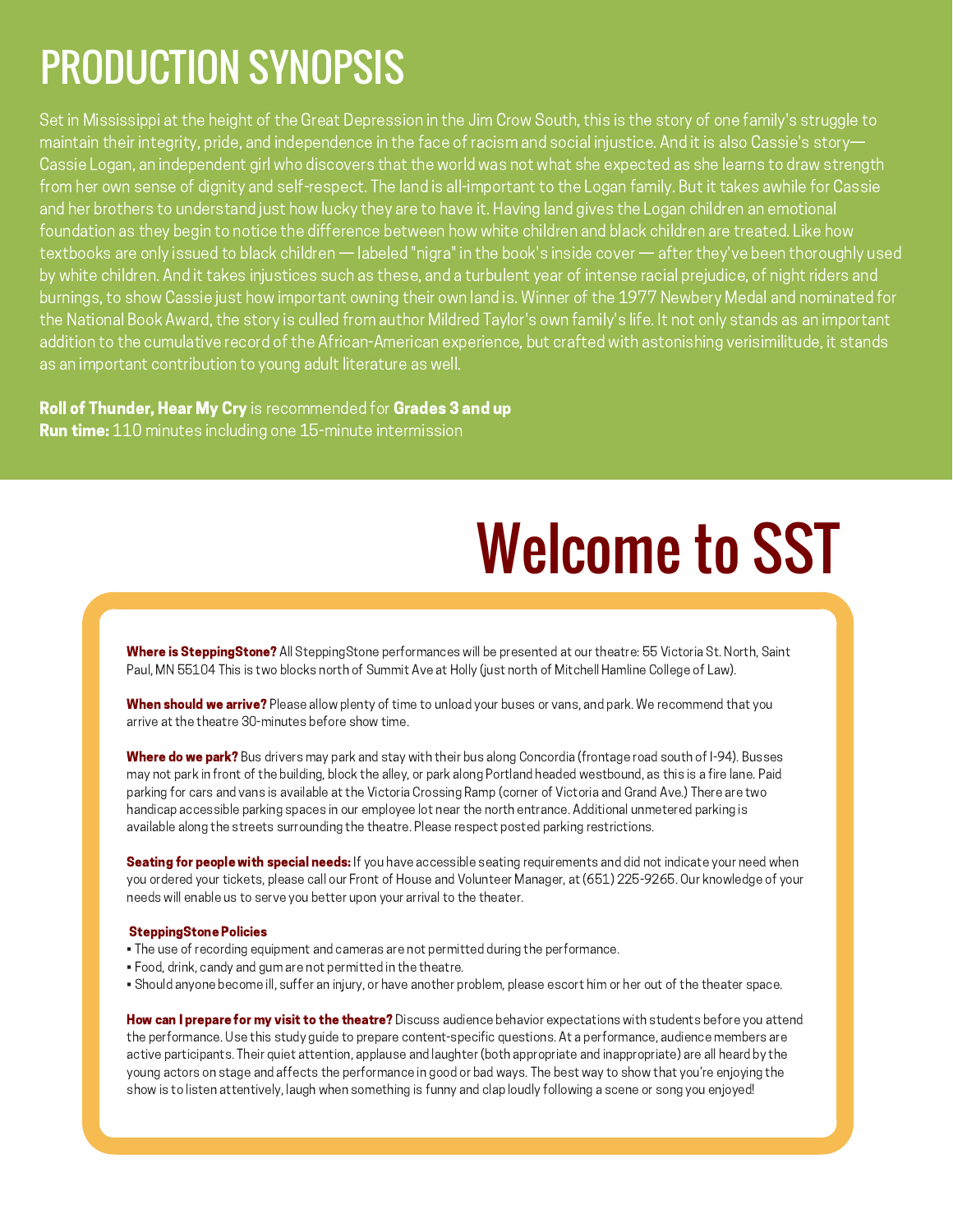# CONVERSATION STARTERS

### On the ride there...

- 1.) There are moments in the play where the Logan family's safety is at risk. What makes you feel safe? What does safety feel like in your body? What makes you feel in danger? What does danger feel like in your body?
- 2.) Can you think of a time when you or someone close to you was treated unfairly? What happened? What did you or the people around you do?
- 3.) Have adults told you can't do something you wanted to do? What was it? How did it make you feel?
- 4.) What places in your neighborhood do you visit regularly? Are there places where you aren't allowed to go to or you rarely visit?

### ...On the ride home

- **1.)** How do you deal with conflict when someone is treating you unfairly? What were some peaceful ways the Logan Family dealt with conflicts?
- 2.) What are some large or small possessions, traditions, or rituals that are important to your family? Why is the land so important to the Logans?
- **3.)** Do you think it was a good decision for Cassie to take revenge on Lillian Jean? Why or why not? Is it ever okay to do mean things if you feel you have been treated unfairly?
- 4.) In Roll of Thunder Hear My Cry, the Logans are a strong, resilient, loving family. How can you tell?

#### Additional Resources on Language (click the links or type into your web browser)

Carolyn Hax: Talking with a child about the n-word: https://www.washingtonpost.com/lifestyle/style/carolyn-hax-talking-with[a-child-about-the-n-word/2016/10/09/10a27330-8cc1-11e6-bf8a-3d26847eeed4\\_story.html?utm\\_term=.454a7c7dd025](https://www.washingtonpost.com/lifestyle/style/carolyn-hax-talking-with-a-child-about-the-n-word/2016/10/09/10a27330-8cc1-11e6-bf8a-3d26847eeed4_story.html?utm_term=.ea87c5000ffe) Neal A. Lester: Straight Talk about the N-Word: <https://www.tolerance.org/magazine/fall-2011/straight-talk-about-the-nword> Children's Book Tackles the N-Word: <http://abcnews.go.com/WNT/story?id=2653822&page=1>

# Want more?!

Did you know SST can ignite theatre learning inside your classroom? Contact us to book a theatre arts residency on empathy-building, cultural competency, or arts integration with your curriculum.

#### SteppingStoneTheatre.org | 651.225.9265